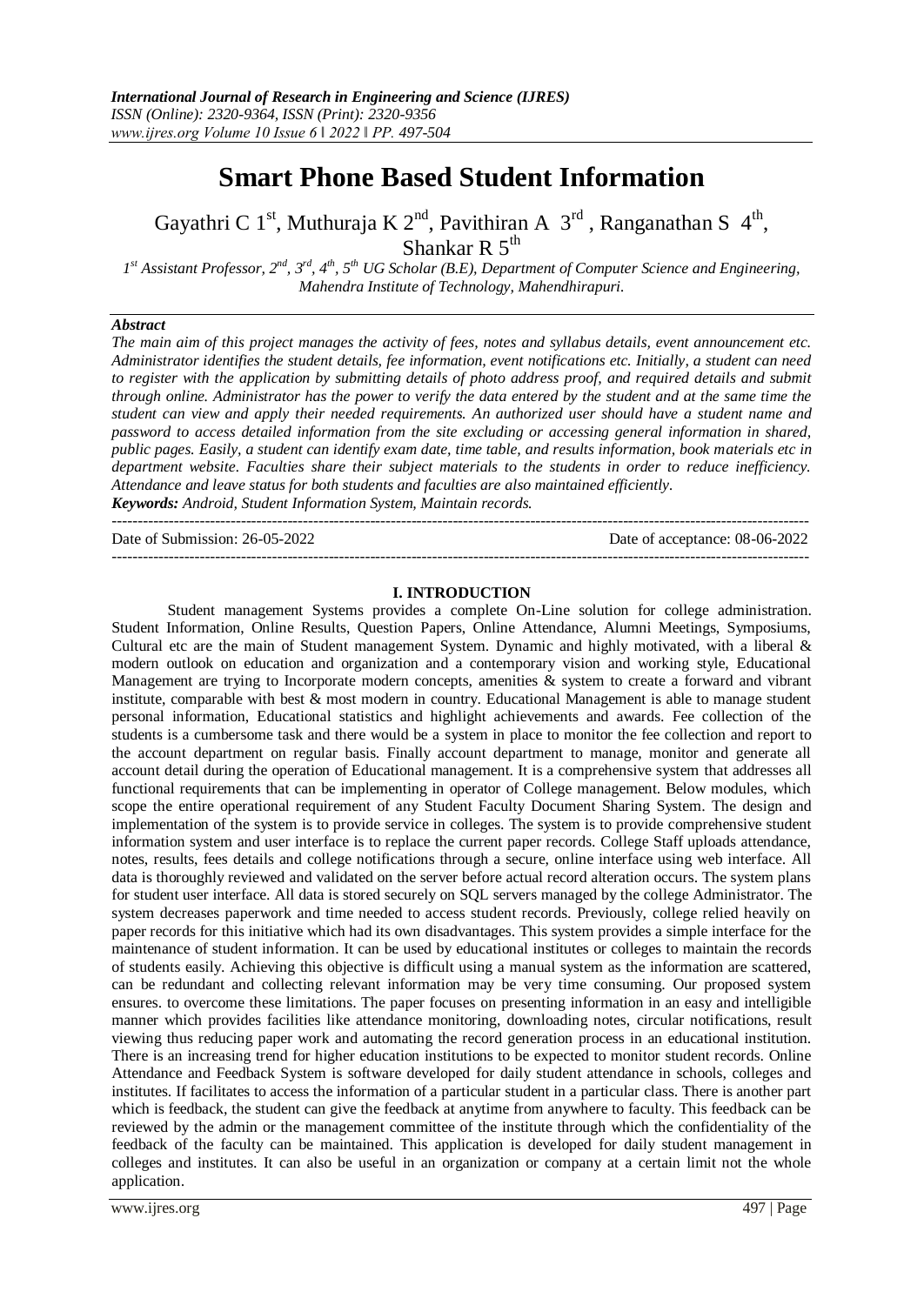#### **II. LITERATURE SURVEY**

Challenges that need to be considered prominently are difficult in implementation of student information system.

All researchers have aimed to develop and provide a generalized solution to monitor the various works that are carried out by a College for automation of various tasks. They provide up to date information of the system which improved efficiency of college record management and decrease the space between student and college. The major contributions to this topic are summarized below:

It is discussed in [1], a mobile solution for those students who are registered with senior design project capstone course of bachelor engineering technology program. During the process of registration, the student likes to choose those projects supervisors who are flexible and committed to them for successful completion of their project at the end of the semester.

It is observed in [2], student information system manages all sorts of student details, academic related reports, college details, fee details, results, batch details, attendance details. It tracks all the details of the student from very first moment to the end of the course which would be utilized for all reporting purpose and all these will be available through a secure, online interface embedded in the colleges student record management system.

It is observed in [3], proposed student information supervision system, that give path for maintaining of student information and also provides the guidelines for students in different areas, and it also provides the different facilities to the student related to the placement exam section details etc. technologies they used are HTML, CSS, JAVASCRIPT, PHP and SQL.

In [4], the authors proposed a system using android operating system and removes all anomalies of existing system, it has various features, e-schools, colleges, attendance information is available 24\*7,significantly reduces paper wastage. This mobile application will maintain the student attendance. An attendance system is presented which will greatly reduce the work load, save time for taking attendance at various places like school, colleges.

In [5], proposed an application which provides the respective student details i.e., their internal marks, total number of days they attend the class ,technologies used are android, SQLite, Development tools are eclipse, android SDK.

In [6],they proposed Mlearning environments M-learning has enhanced the e-learning by making the learning process and exam security in Mlearning environments and it provides appropriate security services.

#### **III. EXISTING METHOD**

Previously, college relied heavily on paper records for this initiative which had its own disadvantages. This system provides a simple interface for the maintenance of student information. It can be used by educational institutes or colleges to maintain the records of students easily. Achieving this objective is difficult using a manual system as the information are scattered, can be redundant and collecting relevant information may be very time consuming. Fee collection of the students is a cumbersome task and there would be a system in place to monitor the fee collection and report to the account department on regular basis. Finally account department to manage, monitor and generate all account detail during the operation of Educational management.

#### **3.1DISADVANTAGES**

- Possibility of error information
- Manual updation
- Difficult to retrieve student information
- Takes More time consuming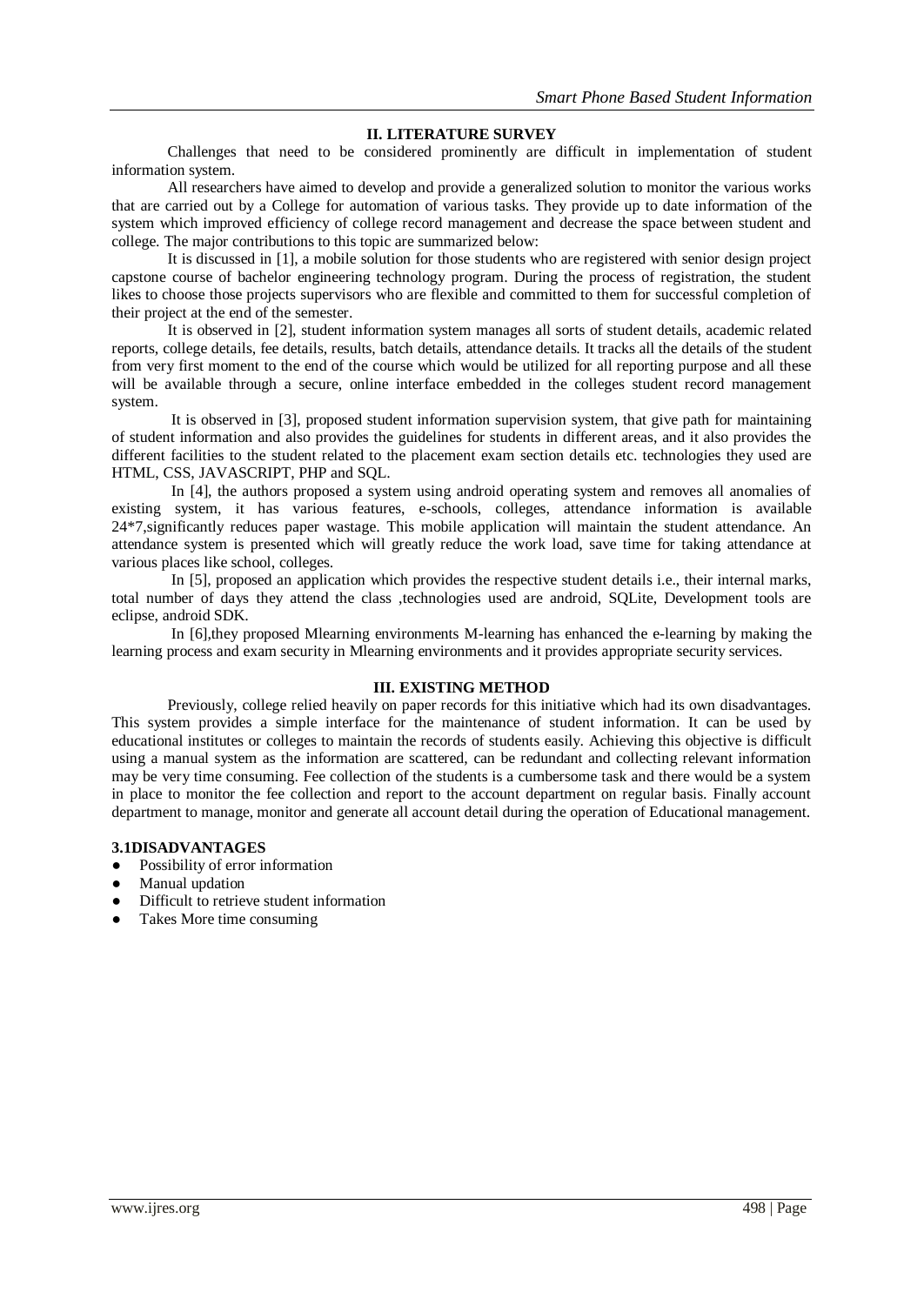

**Fig 3.1 Flow Diagram of Existing Method** 

## **IV. PROPOSED SYSTEM**

There is lots of information required in the education institution but we are concentrating on Student Information System (SIS) using Android, as it is very essential in day to day life in academic. The main purpose of the student management system is to provide student information, like, Student results, Timetable, Exam details, Event details, Placement. In our proposed system there are two phases, Admin and Student. The admin (staff) who has authentication for editing and modifying the details like exam details, event and placement, etc,. In student phase, they are only eligible for login, register the subjects and also they can view all the details posted by admin. The proposed system is easy to use, it keeps all records, needs less memory space, no need for looking college notice board, create the awareness of permissions to the user.

# **4.1ADVANTAGES**

- Keep student data updated.
- Efficient allocation of resources.
- Ensure timeline management.
- Easy updating of information.

# **5. MODULES**

**5.1 Staff Module 5.2 Student Module 5.1 STAFF MODULE** 

Academic plans and structures are added by the administrator. Various course details and its structures are planned and intimated to the concerned department HODs. Entire student and faculty information are gathered and maintained for better efficiency of the system. Attendance information are managed for both faculties and students, which provides easy access. Lab events and its requirements are processed by the administrator, which enriches the organization effectiveness. Various events and campus information are notified to all by the administrator. From which eligible candidates of various departments can participate and attain their excellency. Notification related to the institutional functionalities are provided to the staff, students and as well as to the parents in the system. Queries of staffs, students are processed and necessary actions are taken by the superior.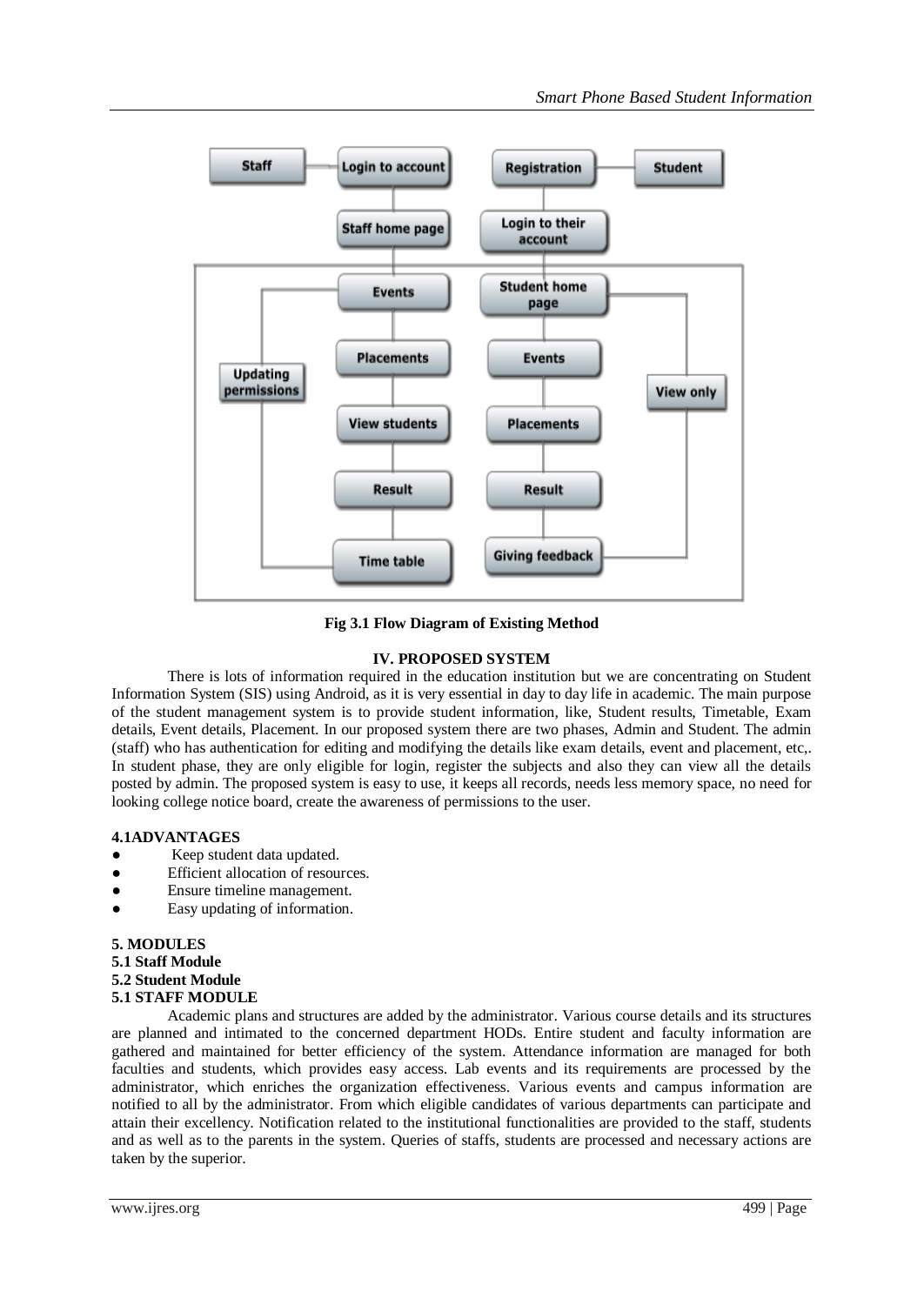## **5.2 STUDENT MODULE**

After login student can view and gather the shared materials that has been provided by the administrator, which enables to enhance their course structures and subject information. Events that has been organized by the admin and its details are provided to the students to participate or organize or to attend the events that are too conducted in the institution. The fee structures are notified by the admin as well as the HODs to the students. The intimation will be provided earlier to every students in the institution. Prior exam schedules and exam events are notified to the students which provides complete knowledge in a single click. Campus details and the requirements for campus interview are noted and intimated to the eligible students. With those information students can attend the campus events that are organized by the institution. Various queries are processed and needed requirements are provided in a timely manner.

#### **6. SYSTEM REQUIREMENTS 6.1 HARDWARE REQUIREMENTS**

- System: Pentium Dual Core.
- Hard Disk: 120 GB.
- Monitor : 15 LED
- Input Devices : Keyboard, Mouse
- Ram : 1 GB

## **6.2 SOFTWARE REQUIREMENTS**

- Operating system: Windows 7.
- Coding Language: Java, xml
- Software : Android Studio
- Database : SQLite

### **4.4 Architecture Diagram**

The architecture diagram is representing how the student database using is works and what are the steps are involved it and functions are explained. The architecture diagram is representing how the student information how to get in android app is works and what are the steps are involved it and functions are explained



**Fig 4.2 Architecture diagram**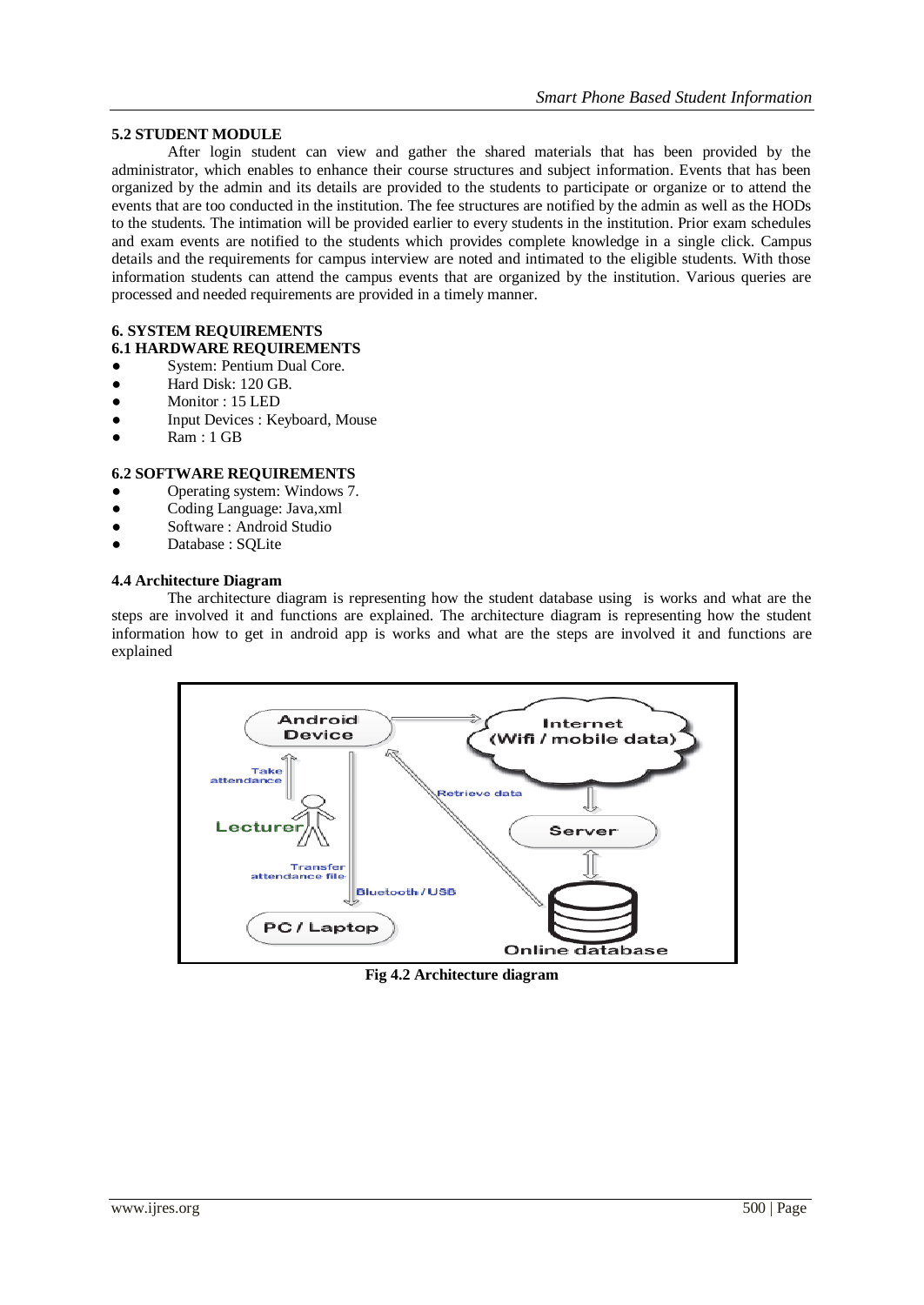**5.1 Admin Home 883 €** In the B3 **Student Database Admin Home Department Bus Detail** Event acement Detail **Student Regsiter Notes** Admin login

**V.KEY RESULTS**

**Fig 5.1 Admin Home**

**5.2 Search Student** 



#### **Fig 5.2 Search Student**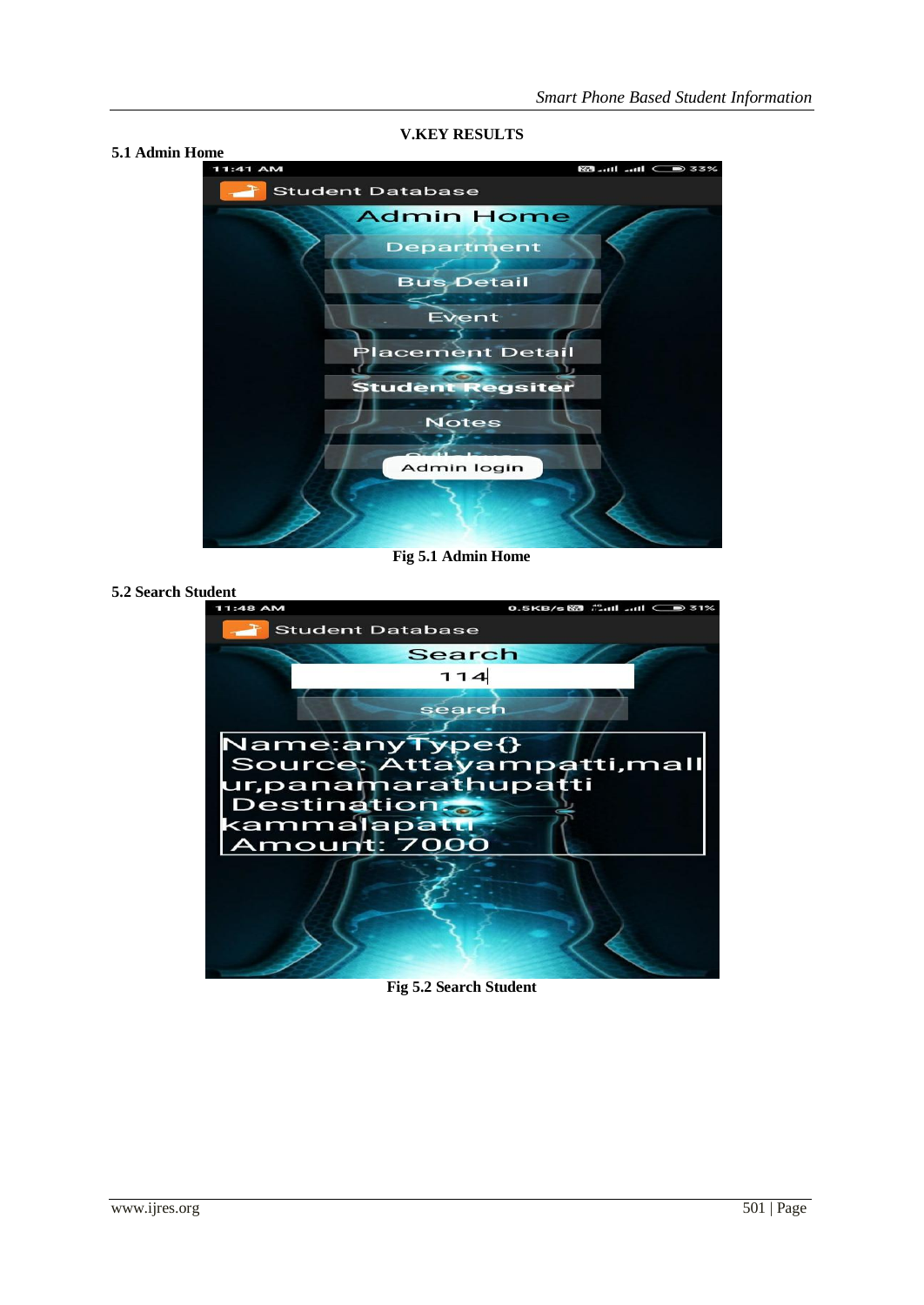# **5.3 Add Event Details**

| 11:42 AM                      |        | <b>88  III  III</b> 33% |
|-------------------------------|--------|-------------------------|
| SciandTech                    |        |                         |
| Event                         |        |                         |
| Category Id                   |        | Enter Id                |
| <b>Type Name</b>              |        | Event                   |
| Content name                  |        | name                    |
| Content<br><b>Describtion</b> |        | Describtion             |
| <b>Contact Image</b>          |        |                         |
| Add                           | Update | <b>Delete</b>           |
|                               |        |                         |
|                               |        |                         |
|                               |        |                         |

**Fig 5.3 Add Event Details**

## **5.4 Add Department Details**



**Fig 5.4 Add Department Details**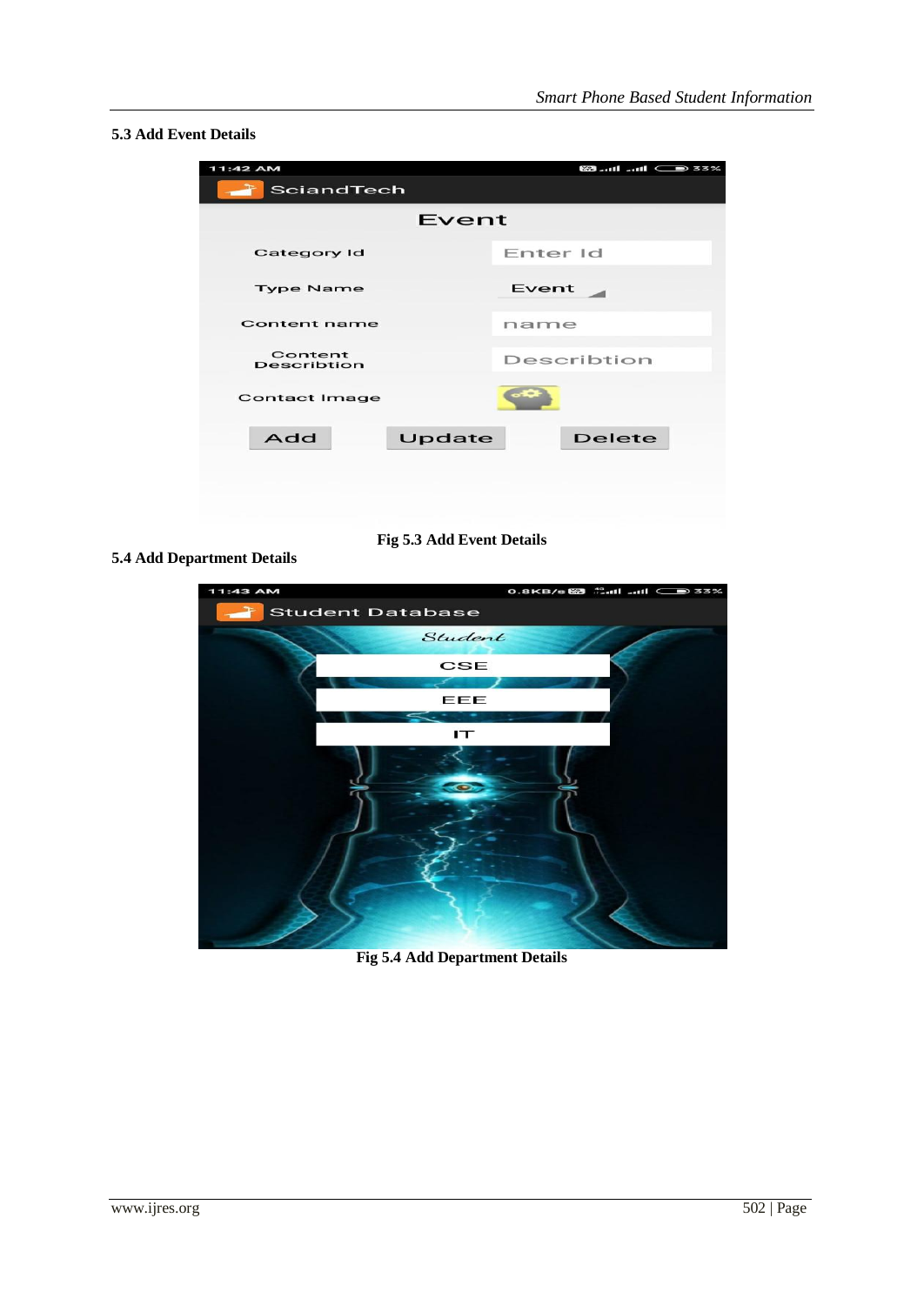**5.5 Student Register Student Database** Puni 6218 980756432  $\overline{2}2$  $11/1996$ GENDER Female CSE

**Fig 5.5 Student Register**

## **5.6 Student Login**



**Fig 5.6 Student Login**